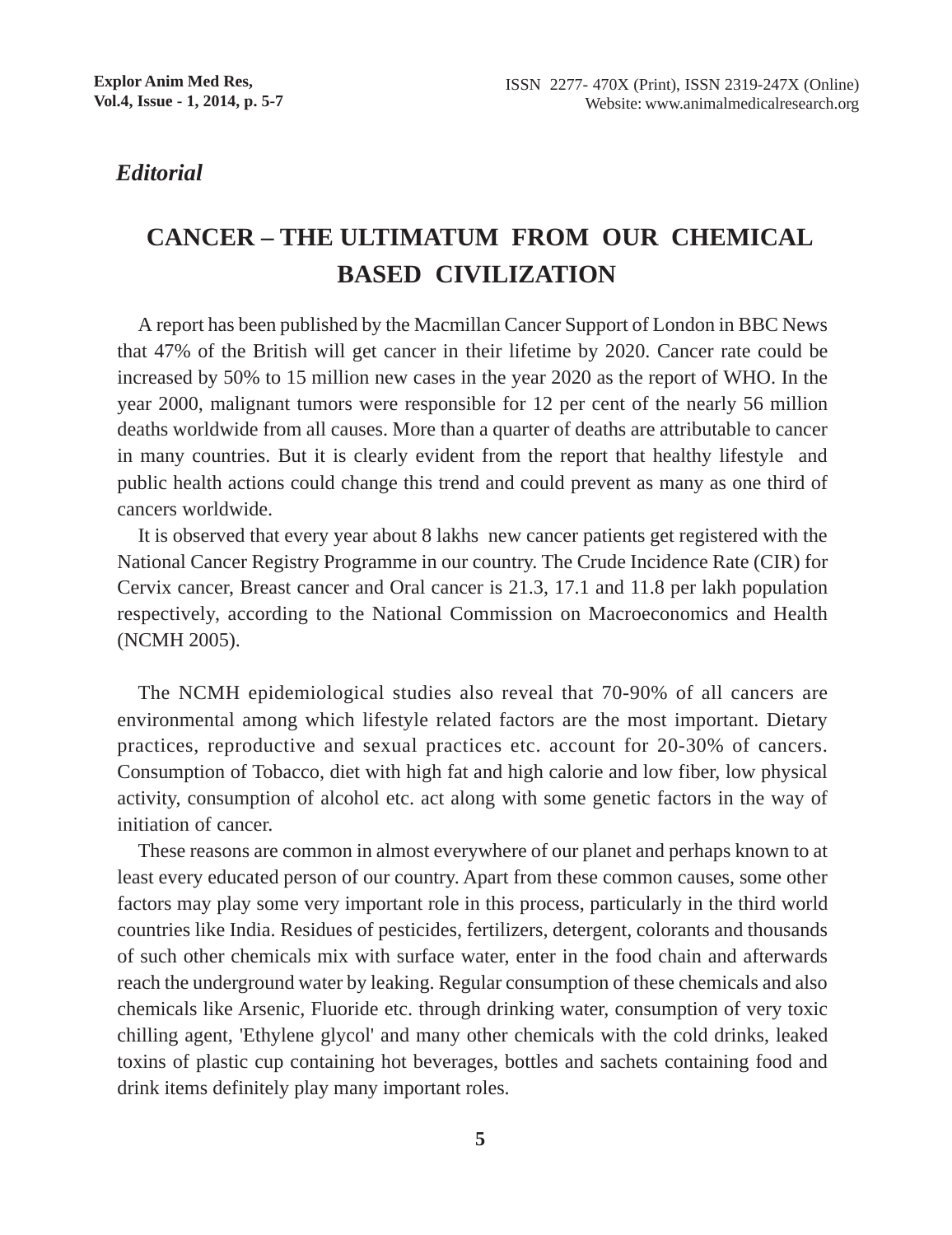We, the new generation of Indians are avoiding old cereal based home made food and becoming habituated to take food most of which are prepared by frying food items and adding with different spices. We are not having any report on the quality of oil or the spices used in our so called street restaurants, hotels, festive food suppliers etc. There are ample chances of getting a lot of toxic chemicals with fast food at road side. The quality of tomato sauce added, nature of frying media (oil?) used during preparation of fried food, which remain solid even at hot summer and having a color of coal tar for repeated boiling at very high temperature, other synthetic flavoring and coloring agents used to prepare famous cheap foods like Kachwri, Biriani, Moglai, Egg roll, Samosa, Fish fry, Chicken pakora, Paneer pakora, Phuchka, Alukabli, Pampri-chat and other fried food are highly suspicious. On the other hand, chemicals used as various adulterants in the basic items used for vehicle and frying (wheat flour, gram chuni, spices, oil etc.) and the basic items obtained from animal produces (paneer, fish, meat etc.), use of added artificial colors, preservatives from paraffin to hundreds of other chemicals in some other basic items in the steps of production, preservation, storage, transportation and sale (fruits, vegetables, cereals) as well as other chemicals used during preparation of food (flavoring and emulsifying agents etc.) in all ready to eat food may be far above than the recommended dose or number, if properly measured.

Toxic effect of Monosodium glutamate among Chinese foods and Acrylamide in Chips are known to us as these are known and studied, but effect of some mixtures of different toxic chemicals in the name of food/food items (like milk products made from the milk with adulterant from urea to formaldehyde up to detergent based synthetic milk!) may have some dramatically different health impact than the reports found in the internet!

Indians have a definite attraction for sweets. Sweets are a part of our social and devotional rituals. The sweet shops use milk and milk products, and also prepare some other sweets with the basic items like gram chuni or wheat flour. We get reddish Gulbjamun, very deep yellow Jilabi, red Amriti, deep green and deep red Bundia inside the deep yellow Bundia and so on. We never bother about the colorants used in these famous sweets. In the rural areas, locally made sweetened ice and toffee of different color and smell are sold in different names and regularly taken by the children. In rural India, the easily available cheap colorants are used for coloration of food items. Cheap toxic colorants used during color festival *Holi* are detected by some Indian researchers in sweets! How toxic they are for our health after consumption? Children are the main eater of these food items. We are not aware of the colors used in these food items as the reports are not found in the media.